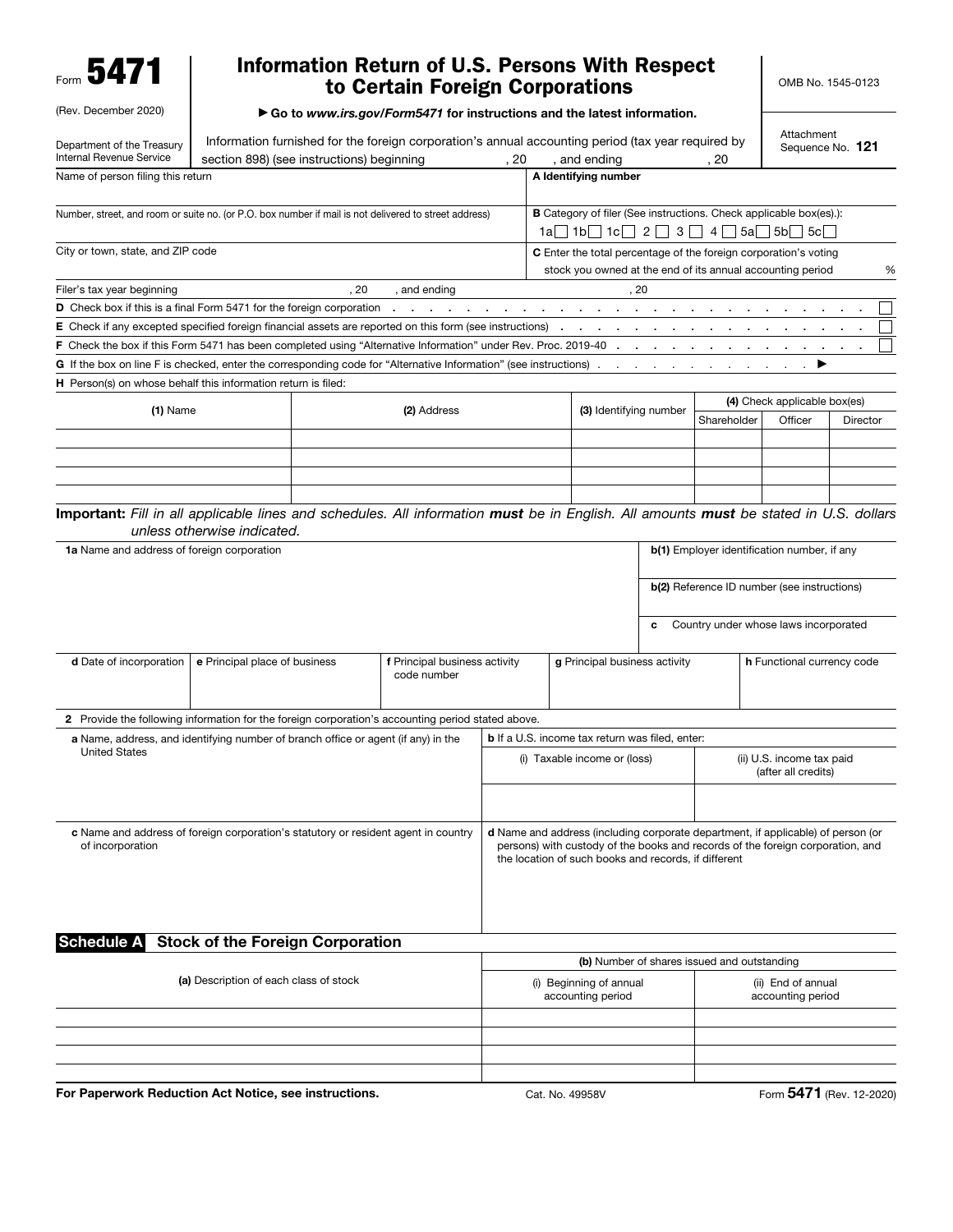| <b>Schedule B</b> Shareholders of Foreign Corporation                                                                               |  |                                                                                                                                                                           |                                                                             |                                                                             |                                                                         |
|-------------------------------------------------------------------------------------------------------------------------------------|--|---------------------------------------------------------------------------------------------------------------------------------------------------------------------------|-----------------------------------------------------------------------------|-----------------------------------------------------------------------------|-------------------------------------------------------------------------|
| Part I                                                                                                                              |  | U.S. Shareholders of Foreign Corporation (see instructions)                                                                                                               |                                                                             |                                                                             |                                                                         |
| (a) Name, address, and identifying<br>number of shareholder                                                                         |  | (b) Description of each class of stock held by<br>shareholder. Note: This description should<br>match the corresponding description<br>entered in Schedule A, column (a). | (c) Number of<br>shares held at<br>beginning of annual<br>accounting period | (d) Number of<br>shares held at<br>end of annual<br>accounting period       | (e) Pro rata share<br>of Subpart F<br>income (enter as<br>a percentage) |
|                                                                                                                                     |  |                                                                                                                                                                           |                                                                             |                                                                             |                                                                         |
|                                                                                                                                     |  |                                                                                                                                                                           |                                                                             |                                                                             |                                                                         |
|                                                                                                                                     |  |                                                                                                                                                                           |                                                                             |                                                                             |                                                                         |
|                                                                                                                                     |  |                                                                                                                                                                           |                                                                             |                                                                             |                                                                         |
|                                                                                                                                     |  |                                                                                                                                                                           |                                                                             |                                                                             |                                                                         |
|                                                                                                                                     |  |                                                                                                                                                                           |                                                                             |                                                                             |                                                                         |
|                                                                                                                                     |  |                                                                                                                                                                           |                                                                             |                                                                             |                                                                         |
|                                                                                                                                     |  |                                                                                                                                                                           |                                                                             |                                                                             |                                                                         |
|                                                                                                                                     |  |                                                                                                                                                                           |                                                                             |                                                                             |                                                                         |
|                                                                                                                                     |  |                                                                                                                                                                           |                                                                             |                                                                             |                                                                         |
|                                                                                                                                     |  |                                                                                                                                                                           |                                                                             |                                                                             |                                                                         |
| Part II                                                                                                                             |  | <b>Direct Shareholders of Foreign Corporation (see instructions)</b>                                                                                                      |                                                                             |                                                                             |                                                                         |
| (a) Name, address, and identifying number of shareholder.<br>Also, include country of incorporation<br>or formation, if applicable. |  | (b) Description of each class of stock held by shareholder.<br>Note: This description should match the corresponding<br>description entered in Schedule A, column (a).    |                                                                             | (c) Number of<br>shares held at<br>beginning of annual<br>accounting period | (d) Number of<br>shares held at<br>end of annual<br>accounting period   |
|                                                                                                                                     |  |                                                                                                                                                                           |                                                                             |                                                                             |                                                                         |
|                                                                                                                                     |  |                                                                                                                                                                           |                                                                             |                                                                             |                                                                         |
|                                                                                                                                     |  |                                                                                                                                                                           |                                                                             |                                                                             |                                                                         |
|                                                                                                                                     |  |                                                                                                                                                                           |                                                                             |                                                                             |                                                                         |
|                                                                                                                                     |  |                                                                                                                                                                           |                                                                             |                                                                             |                                                                         |
|                                                                                                                                     |  |                                                                                                                                                                           |                                                                             |                                                                             |                                                                         |
|                                                                                                                                     |  |                                                                                                                                                                           |                                                                             |                                                                             |                                                                         |
|                                                                                                                                     |  |                                                                                                                                                                           |                                                                             |                                                                             |                                                                         |
|                                                                                                                                     |  |                                                                                                                                                                           |                                                                             |                                                                             |                                                                         |
|                                                                                                                                     |  |                                                                                                                                                                           |                                                                             |                                                                             |                                                                         |
|                                                                                                                                     |  |                                                                                                                                                                           |                                                                             |                                                                             |                                                                         |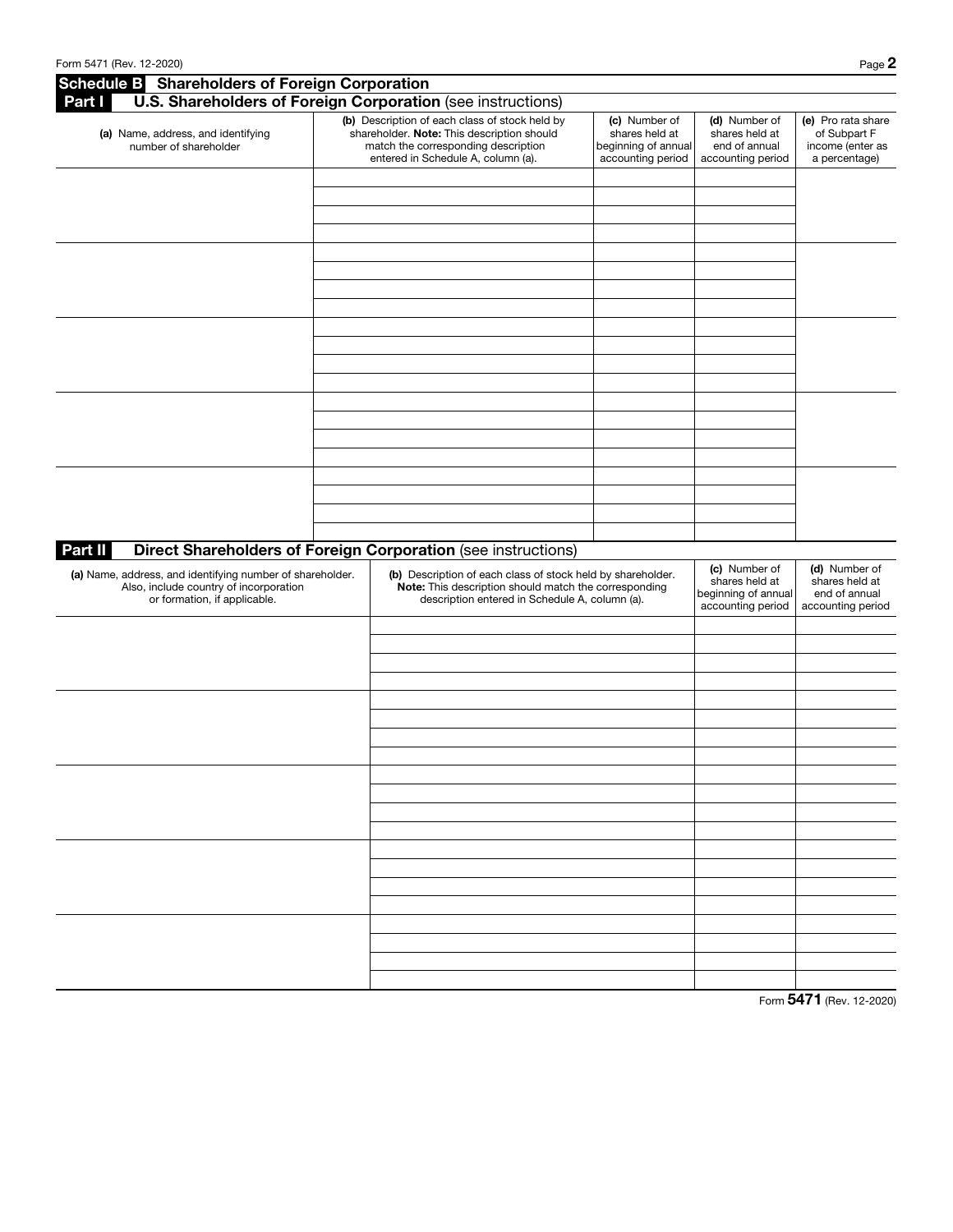## Schedule C Income Statement (see instructions)

Important: *Report all information in functional currency in accordance with U.S. GAAP. Also, report each amount in U.S.*  dollars translated from functional currency (using GAAP translation rules). However, if the functional currency is the U.S. *dollar, complete only the U.S. Dollars column. See instructions for special rules for DASTM corporations.*

|                 |              |                                                                                                                                                                                                                                                                                                                                                                        |                 | <b>Functional Currency</b> | <b>U.S. Dollars</b> |
|-----------------|--------------|------------------------------------------------------------------------------------------------------------------------------------------------------------------------------------------------------------------------------------------------------------------------------------------------------------------------------------------------------------------------|-----------------|----------------------------|---------------------|
|                 | 1a           | Gross receipts or sales                                                                                                                                                                                                                                                                                                                                                | 1a              |                            |                     |
|                 | b            | Returns and allowances<br>the contract of the contract of the contract of the contract of the contract of the contract of the contract of                                                                                                                                                                                                                              | 1 <sub>b</sub>  |                            |                     |
|                 | C            | Subtract line 1b from line 1a                                                                                                                                                                                                                                                                                                                                          | 1c              |                            |                     |
|                 | $\mathbf{2}$ | Cost of goods sold                                                                                                                                                                                                                                                                                                                                                     | $\mathbf{2}$    |                            |                     |
|                 | 3            | Gross profit (subtract line 2 from line 1c)                                                                                                                                                                                                                                                                                                                            | 3               |                            |                     |
|                 | 4            |                                                                                                                                                                                                                                                                                                                                                                        | 4               |                            |                     |
|                 | 5            |                                                                                                                                                                                                                                                                                                                                                                        | 5               |                            |                     |
| Income          | 6а           | Gross rents $\qquad \qquad$ $\qquad \qquad$ $\qquad \qquad$ $\qquad \qquad$ $\qquad \qquad$ $\qquad \qquad$ $\qquad \qquad$ $\qquad \qquad$ $\qquad \qquad$ $\qquad \qquad$ $\qquad \qquad$ $\qquad \qquad$ $\qquad$ $\qquad \qquad$ $\qquad$ $\qquad$ $\qquad$ $\qquad$ $\qquad$ $\qquad$ $\qquad$ $\qquad$ $\qquad$ $\qquad$ $\qquad$ $\qquad$ $\qquad$ $\qquad$ $\$ | 6a              |                            |                     |
|                 | b            | Gross royalties and license fees                                                                                                                                                                                                                                                                                                                                       | 6 <sub>b</sub>  |                            |                     |
|                 | 7            | Net gain or (loss) on sale of capital assets.                                                                                                                                                                                                                                                                                                                          | $\overline{7}$  |                            |                     |
|                 | 8а           | Foreign currency transaction gain or loss - unrealized                                                                                                                                                                                                                                                                                                                 | 8a              |                            |                     |
|                 | b            | Foreign currency transaction gain or loss-realized                                                                                                                                                                                                                                                                                                                     | 8b              |                            |                     |
|                 | 9            | Other income (attach statement)                                                                                                                                                                                                                                                                                                                                        | 9               |                            |                     |
|                 | 10           | Total income (add lines 3 through 9)                                                                                                                                                                                                                                                                                                                                   | 10              |                            |                     |
|                 | 11           | Compensation not deducted elsewhere                                                                                                                                                                                                                                                                                                                                    | 11              |                            |                     |
|                 | 12a          | Rents<br>والمتحاول والمتحاول والمتحاول والمتحاول والمتحاول والمتحاول والمتحاول والمتحاول                                                                                                                                                                                                                                                                               | 12a             |                            |                     |
|                 | b            | Royalties and license fees                                                                                                                                                                                                                                                                                                                                             | 12 <sub>b</sub> |                            |                     |
|                 | 13           |                                                                                                                                                                                                                                                                                                                                                                        | 13              |                            |                     |
|                 | 14           | Depreciation not deducted elsewhere                                                                                                                                                                                                                                                                                                                                    | 14              |                            |                     |
| Deductions      | 15           |                                                                                                                                                                                                                                                                                                                                                                        | 15              |                            |                     |
|                 | 16           | Taxes (exclude income tax expense (benefit)                                                                                                                                                                                                                                                                                                                            | 16              |                            |                     |
|                 | 17           | Other deductions (attach statement-exclude income tax expense (benefit))                                                                                                                                                                                                                                                                                               | 17              |                            |                     |
|                 | 18           | Total deductions (add lines 11 through 17)                                                                                                                                                                                                                                                                                                                             | 18              |                            |                     |
|                 | 19           | Net income or (loss) before unusual or infrequently occurring items, and                                                                                                                                                                                                                                                                                               |                 |                            |                     |
| Net Income      |              | income tax expense (benefit) (subtract line 18 from line 10)                                                                                                                                                                                                                                                                                                           | 19              |                            |                     |
|                 | 20           | Unusual or infrequently occurring items                                                                                                                                                                                                                                                                                                                                | 20              |                            |                     |
|                 | 21a          | Income tax expense (benefit) - current                                                                                                                                                                                                                                                                                                                                 | 21a             |                            |                     |
|                 | b            | Income tax expense (benefit) - deferred                                                                                                                                                                                                                                                                                                                                | 21 <sub>b</sub> |                            |                     |
|                 | 22           | Current year net income or (loss) per books (combine lines 19 through 21b)                                                                                                                                                                                                                                                                                             | 22              |                            |                     |
|                 | 23a          | Foreign currency translation adjustments                                                                                                                                                                                                                                                                                                                               | 23a             |                            |                     |
|                 | b            | Other<br>the contract of the contract of the contract of the contract of the contract of                                                                                                                                                                                                                                                                               | 23 <sub>b</sub> |                            |                     |
| Income<br>Other | C            | Income tax expense (benefit) related to other comprehensive income                                                                                                                                                                                                                                                                                                     | 23c             |                            |                     |
| Comprehensive   | 24           | Other comprehensive income (loss), net of tax (line 23a plus line 23b less<br>line 23c<br>المنامين والمنامين والمنامين والمنامين والمنامين والمنامين والمنامين والمنامين                                                                                                                                                                                               | 24              |                            |                     |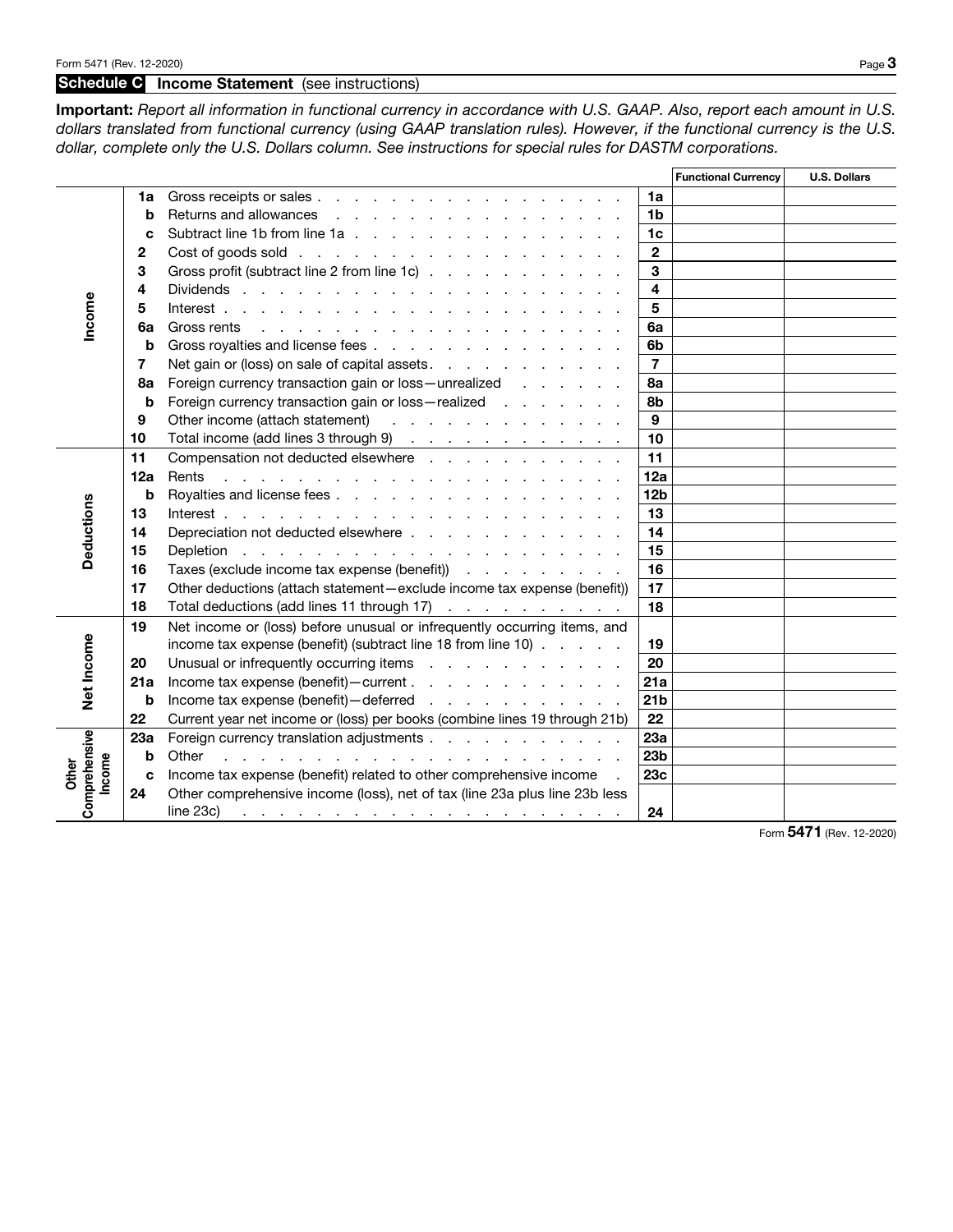## Schedule F Balance Sheet

If "Yes," complete line 5b.

Important: *Report all amounts in U.S. dollars prepared and translated in accordance with U.S. GAAP. See instructions for an exception for DASTM corporations.*

|          | <b>Assets</b>                                                                                                                                                                                                                                 |                 | (a)<br>Beginning of annual<br>accounting period | accounting period | (b)<br>End of annual |           |
|----------|-----------------------------------------------------------------------------------------------------------------------------------------------------------------------------------------------------------------------------------------------|-----------------|-------------------------------------------------|-------------------|----------------------|-----------|
| 1        | Cash<br>the contract of the contract of the contract of the contract of the contract of the contract of the contract of                                                                                                                       | 1               |                                                 |                   |                      |           |
| 2a       |                                                                                                                                                                                                                                               | 2a              |                                                 |                   |                      |           |
| b        |                                                                                                                                                                                                                                               | 2 <sub>b</sub>  |                                                 | ) (               |                      |           |
| 3        | the contract of the contract of the contract of the contract of the contract of the contract of the contract of<br>Derivatives                                                                                                                | 3               |                                                 |                   |                      |           |
| 4        | Inventories<br>and the company of the company of the company of the company of the company of the company of the company of the company of the company of the company of the company of the company of the company of the company of the comp | 4               |                                                 |                   |                      |           |
| 5        | Other current assets (attach statement)                                                                                                                                                                                                       | 5               |                                                 |                   |                      |           |
| 6        | Loans to shareholders and other related persons                                                                                                                                                                                               | 6               |                                                 |                   |                      |           |
| 7        | Investment in subsidiaries (attach statement)                                                                                                                                                                                                 | $\overline{7}$  |                                                 |                   |                      |           |
| 8        | Other investments (attach statement).                                                                                                                                                                                                         | 8               |                                                 |                   |                      |           |
| 9а       | Buildings and other depreciable assets                                                                                                                                                                                                        | <b>9a</b>       |                                                 |                   |                      |           |
| b        |                                                                                                                                                                                                                                               | 9 <sub>b</sub>  |                                                 | $\mathcal{H}$     |                      |           |
| 10a      |                                                                                                                                                                                                                                               | 10a             |                                                 |                   |                      |           |
| b        |                                                                                                                                                                                                                                               | 10 <sub>b</sub> |                                                 | ) (               |                      |           |
| 11       | Land (net of any amortization) $\cdots$ $\cdots$ $\cdots$ $\cdots$ $\cdots$ $\cdots$ $\cdots$                                                                                                                                                 | 11              |                                                 |                   |                      |           |
| 12       | Intangible assets:                                                                                                                                                                                                                            |                 |                                                 |                   |                      |           |
| a        |                                                                                                                                                                                                                                               | 12a             |                                                 |                   |                      |           |
| b        |                                                                                                                                                                                                                                               | 12 <sub>b</sub> |                                                 |                   |                      |           |
| c        | Patents, trademarks, and other intangible assets                                                                                                                                                                                              | 12 <sub>c</sub> |                                                 |                   |                      |           |
| d        | Less accumulated amortization for lines 12a, 12b, and 12c                                                                                                                                                                                     | 12d             |                                                 | $\mathcal{H}$     |                      |           |
| 13       | Other assets (attach statement).                                                                                                                                                                                                              | 13              |                                                 |                   |                      |           |
| 14       |                                                                                                                                                                                                                                               | 14              |                                                 |                   |                      |           |
|          | <b>Liabilities and Shareholders' Equity</b>                                                                                                                                                                                                   |                 |                                                 |                   |                      |           |
| 15       |                                                                                                                                                                                                                                               | 15              |                                                 |                   |                      |           |
| 16       | Other current liabilities (attach statement)                                                                                                                                                                                                  | 16              |                                                 |                   |                      |           |
| 17       | and the contract of the contract of the contract of the contract of the contract of the contract of the contract of the contract of the contract of the contract of the contract of the contract of the contract of the contra<br>Derivatives | 17              |                                                 |                   |                      |           |
| 18       | Loans from shareholders and other related persons                                                                                                                                                                                             | 18              |                                                 |                   |                      |           |
| 19       | Other liabilities (attach statement)                                                                                                                                                                                                          | 19              |                                                 |                   |                      |           |
| 20       | Capital stock:                                                                                                                                                                                                                                |                 |                                                 |                   |                      |           |
| a        |                                                                                                                                                                                                                                               | 20a             |                                                 |                   |                      |           |
| b        |                                                                                                                                                                                                                                               | 20 <sub>b</sub> |                                                 |                   |                      |           |
| 21       | Paid-in or capital surplus (attach reconciliation)                                                                                                                                                                                            | 21              |                                                 |                   |                      |           |
| 22       |                                                                                                                                                                                                                                               | 22              |                                                 |                   |                      |           |
| 23<br>24 |                                                                                                                                                                                                                                               | 23<br>24        |                                                 | $\mathcal{V}$     |                      |           |
|          | Total liabilities and shareholders' equity <u>.</u><br>Schedule G Other Information                                                                                                                                                           |                 |                                                 |                   |                      |           |
|          |                                                                                                                                                                                                                                               |                 |                                                 |                   | Yes                  | <b>No</b> |
| 1        | During the tax year, did the foreign corporation own at least a 10% interest, directly or indirectly, in any foreign                                                                                                                          |                 |                                                 |                   |                      |           |
|          |                                                                                                                                                                                                                                               |                 |                                                 |                   |                      |           |
|          | If "Yes," see the instructions for required statement.                                                                                                                                                                                        |                 |                                                 |                   |                      |           |
| 2        | During the tax year, did the foreign corporation own an interest in any trust?                                                                                                                                                                |                 |                                                 |                   |                      |           |
| 3        | During the tax year, did the foreign corporation own any foreign entities that were disregarded as separate from                                                                                                                              |                 |                                                 |                   |                      |           |
|          | their owner under Regulations sections 301.7701-2 and 301.7701-3 or did the foreign corporation own any foreign                                                                                                                               |                 |                                                 |                   |                      |           |
|          | branches (see instructions)?                                                                                                                                                                                                                  |                 |                                                 |                   |                      |           |
|          | If "Yes," you are generally required to attach Form 8858 for each entity or branch (see instructions).                                                                                                                                        |                 |                                                 |                   |                      |           |
| 4a       | During the tax year, did the filer pay or accrue any base erosion payment under section 59A(d) to the foreign                                                                                                                                 |                 |                                                 |                   |                      |           |
|          | corporation or did the filer have a base erosion tax benefit under section 59A(c)(2) with respect to a base erosion                                                                                                                           |                 |                                                 |                   |                      |           |
|          | payment made or accrued to the foreign corporation (see instructions)?                                                                                                                                                                        |                 |                                                 |                   |                      |           |
|          | If "Yes," complete lines 4b and 4c.                                                                                                                                                                                                           |                 |                                                 |                   |                      |           |
| b        | Enter the total amount of the base erosion payments $\blacksquare$                                                                                                                                                                            |                 |                                                 |                   |                      |           |
| c        |                                                                                                                                                                                                                                               |                 | - \$                                            |                   |                      |           |
| 5a       | During the tax year, did the foreign corporation pay or accrue any interest or royalty for which the deduction is not                                                                                                                         |                 |                                                 |                   |                      |           |
|          |                                                                                                                                                                                                                                               |                 |                                                 |                   |                      |           |

**b** Enter the total amount of the disallowed deductions (see instructions) . . . . . . .  $\blacktriangleright$  \$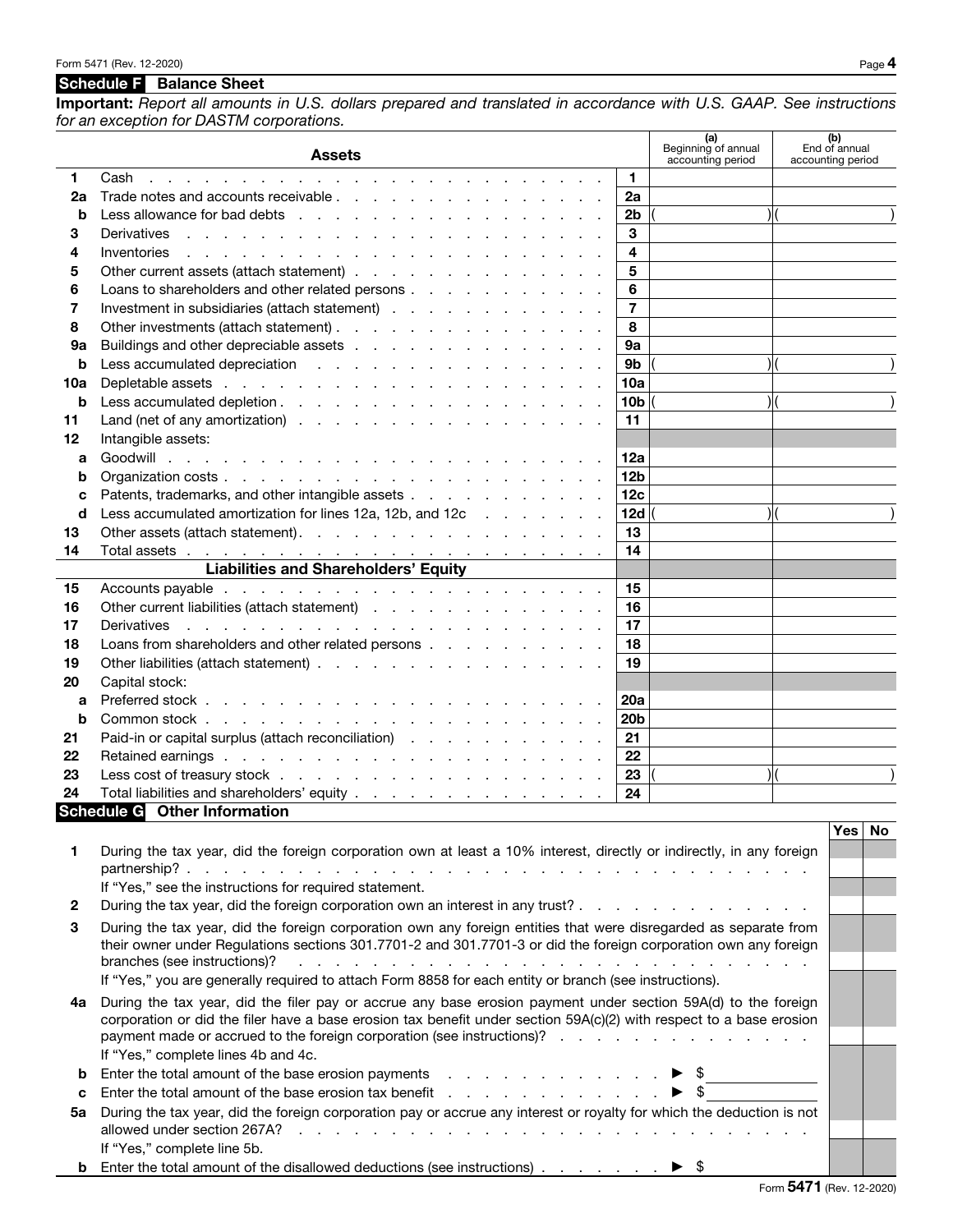|        | Form 5471 (Rev. 12-2020)                                                                                                                                                                                                                                                                                                                                                                            |          | Page 5 |
|--------|-----------------------------------------------------------------------------------------------------------------------------------------------------------------------------------------------------------------------------------------------------------------------------------------------------------------------------------------------------------------------------------------------------|----------|--------|
|        | <b>Schedule G</b> Other Information (continued)                                                                                                                                                                                                                                                                                                                                                     |          |        |
|        |                                                                                                                                                                                                                                                                                                                                                                                                     | Yes   No |        |
| 6a     | Is the filer of this Form 5471 claiming a foreign-derived intangible income deduction (under section 250) with<br>respect to any amounts listed on Schedule M?<br>the contract of the contract of the contract of the contract of the contract of the contract of the contract of<br>If "Yes," complete lines 6b, 6c, and 6d.                                                                       |          |        |
| b      | Enter the amount of gross income derived from sales, leases, exchanges, or other dispositions (but not licenses)<br>from transactions with the foreign corporation that the filer included in its computation of foreign-derived<br>deduction eligible income (FDDEI) (see instructions)<br>▶ \$                                                                                                    |          |        |
| c      | Enter the amount of gross income derived from a license of property to the foreign corporation that the filer<br>included in its computation of FDDEI (see instructions)<br>$\blacktriangleright$ s                                                                                                                                                                                                 |          |        |
| d<br>7 | Enter the amount of gross income derived from services provided to the foreign corporation that the filer included<br>$\blacktriangleright$ \$<br>During the tax year, was the foreign corporation a participant in any cost-sharing arrangement?                                                                                                                                                   |          |        |
| 8      | During the course of the tax year, did the foreign corporation become a participant in any cost-sharing arrangement?                                                                                                                                                                                                                                                                                |          |        |
| 9      | If the answer to question 7 is "Yes," was the foreign corporation a participant in a cost-sharing arrangement that<br>was in effect before January 5, 2009?<br>المتحاولة والمتحاول والمتحاولة والمتحاولة والمتحاولة والمتحاولة والمتحاولة                                                                                                                                                           |          |        |
| 10     | If the answer to question 7 is "Yes," did a U.S. taxpayer make any platform contributions as defined under<br>Regulations section 1.482-7(c) to that cost-sharing arrangement during the taxable year?                                                                                                                                                                                              |          |        |
| 11     | If the answer to question 10 is "Yes," enter the present value of the platform contributions in U.S.<br>- \$                                                                                                                                                                                                                                                                                        |          |        |
| 12     | If the answer to question 10 is "Yes," check the box for the method under Regulations section 1.482-7(g) used to<br>determine the price of the platform contribution transaction(s):                                                                                                                                                                                                                |          |        |
|        | $\Box$ Comparable uncontrolled transaction method<br>Income method<br>$\Box$ Acquisition price method<br>$\Box$ Market capitalization method<br>$\Box$ Residual profit split method<br>□ Unspecified methods                                                                                                                                                                                        |          |        |
| 13     | From April 25, 2014, to December 31, 2017, did the foreign corporation purchase stock or securities of a<br>shareholder of the foreign corporation for use in a triangular reorganization (within the meaning of Regulations<br>section 1.358-6(b)(2))?<br>$\mathbf{r}$ and $\mathbf{r}$ and $\mathbf{r}$ and $\mathbf{r}$                                                                          |          |        |
| 14a    | Did the foreign corporation receive any intangible property in a prior year or the current tax year for which the U.S.<br>transferor is required to report a section 367(d) annual income inclusion for the taxable year?<br>If "Yes," go to line 14b.                                                                                                                                              |          |        |
| b      | Enter the amount of the earnings and profits reduction pursuant to section $367(d)(2)(B)$ for the taxable<br>the contract of the contract of the contract of the contract of the contract of<br>- 5<br>$year.$                                                                                                                                                                                      |          |        |
| 15     | During the tax year, was the foreign corporation an expatriated foreign subsidiary under Regulations section<br>$1.7874 - 12(a)(9)?$<br>a construction of the construction of the construction of the construction of the construction of the construction of the construction of the construction of the construction of the construction of the construction of the<br>$\mathcal{L}^{\text{max}}$ |          |        |
|        | If "Yes," see instructions and attach statement.                                                                                                                                                                                                                                                                                                                                                    |          |        |
| 16     | During the tax year, did the foreign corporation participate in any reportable transaction as defined in Regulations                                                                                                                                                                                                                                                                                |          |        |
|        | If "Yes," attach Form(s) 8886 if required by Regulations section 1.6011-4(c)(3)(i)(G).                                                                                                                                                                                                                                                                                                              |          |        |
| 17     | During the tax year, did the foreign corporation pay or accrue any foreign tax that was disqualified for credit under                                                                                                                                                                                                                                                                               |          |        |
| 18     | During the tax year, did the foreign corporation pay or accrue foreign taxes to which section 909 applies, or treat<br>foreign taxes that were previously suspended under section 909 as no longer suspended?                                                                                                                                                                                       |          |        |
| 19     | Did you answer "Yes" to any of the questions in the instructions for line 19?                                                                                                                                                                                                                                                                                                                       |          |        |
| 20     | Does the foreign corporation have interest expense disallowed under section 163(j) (see instructions)?<br>If "Yes," enter the amount reflection of the contract of the contract of the contract of the contract of the contract of the contract of the contract of the contract of the contract of the contract of the contract of the c                                                            |          |        |
| 21     | Does the foreign corporation have previously disallowed interest expense under section 163(j) carried forward to<br>the current tax year (see instructions)? $\cdots$ $\cdots$ $\cdots$ $\cdots$ $\cdots$ $\cdots$ $\cdots$ $\cdots$ $\cdots$ $\cdots$                                                                                                                                              |          |        |
|        |                                                                                                                                                                                                                                                                                                                                                                                                     |          |        |
| 22a    | Did any extraordinary reduction with respect to a controlling section 245A shareholder occur during the tax year                                                                                                                                                                                                                                                                                    |          |        |
| b      | If the answer to question 22a is "Yes," was an election made to close the tax year such that no amount is treated<br>as an extraordinary reduction amount or tiered extraordinary reduction amount (see instructions)?                                                                                                                                                                              |          |        |